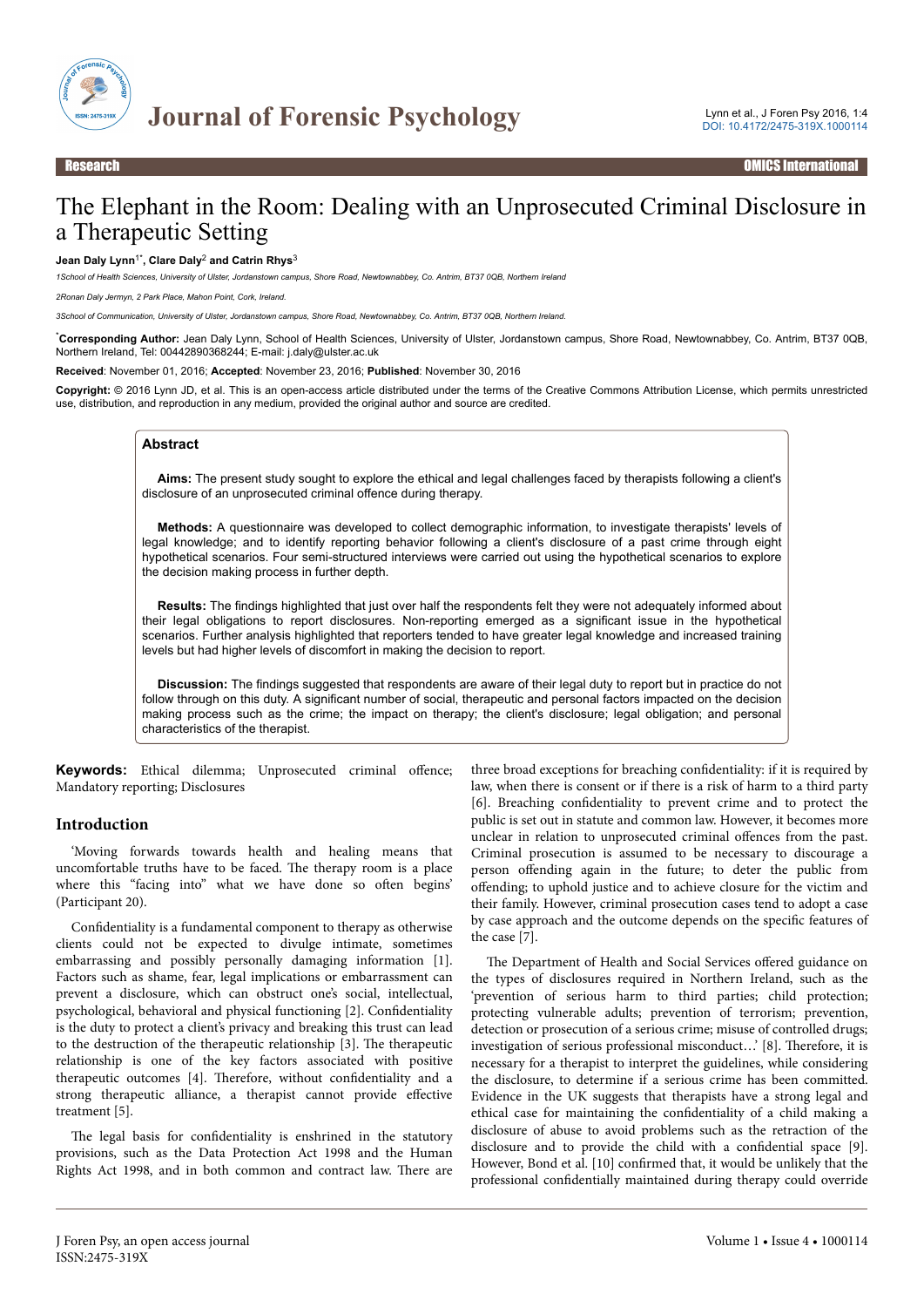the interest of justice in relation to an unprosecuted crime. Нerefore, therapist/client confidentiality is not a justification for withholding information in the eyes of the law.

Therapists need to be prepared to hear unpleasant and unusual disclosures about actions a client may deeply regret. At times, this may include crimes of varying degrees of severity that have gone unprosecuted. Psychologists and psychotherapists are obliged to practice within this complex framework of legislation. Similarly, practitioners agree to abide by an ethical framework when they become members of a professional organization. However, these ethical standards can undoubtedly collide with legal requirements especially in relation to confidentiality  $[5]$ .

There is a range of legislation that limit clients' privilege to absolute confidentiality following disclosures of unprosecuted criminal offences in the UK such as The Terrorism Act 2000, Drug Trafficking Act 1994, Proceeds of Crime Act 2002, or the Money Laundering Regulations 2007. Provisions setting out a legal duty to breach confidentiality can be complex and confusing. For example, in Northern Ireland, the Criminal Law (Northern Ireland) Act 1967 (hereinafter "the 1967 Act") provides that mandatory reporting is a legal requirement. In Section 5 of the 1967 Act it states that it is a criminal offence to fail to disclose information relating to a relevant offence to the appropriate authorities without a reasonable excuse. However, Section 5 of the 1967 Act has come under criticism on the grounds of its ambiguous wording and its application in therapeutic practice [11,12]. Hence, therapists have significant legal obligations in the face of a disclosure, despite the fact practitioners do not have enough guidance to interpret the complexities within the law and apply the framework to practice.

Northern Ireland is still in a transition to peace and the impact of the Troubles resonates within society [13]. Нe thirty-year conflict in Northern Ireland is considered the most intense and violent conflict in Europe [14]. Нe Troubles was the result of social and economic inequality [15] and central to this conflict lay the constitutional status of Northern Ireland. Нe Catholic nationalists wanted to be part of a united Ireland and the Protestant unionists wanted to remain as part of the United Kingdom [16]. Нe legacy of this conflict has had a massive impact on society and tension still resonates in society today, although a peace process was established in 1998 [13]. Нe research highlights that many families in Northern Ireland have been impacted by the Troubles [17]. Нe unresolved issues of the past hamper individuals moving beyond the conflict and in doing so, threaten the political and social development of Northern Ireland [18]. Нe most disturbing memories from the Troubles can be because of criminal activity [19]. Similarly, potential clients, such as victims, ex-paramilitaries, members of the security forces, could divulge information relating to criminal activity during the Troubles, that has gone unprosecuted. Нere is limited research to investigate how the Troubles have impacted social and health care services [20]. Internationally, a number of societies live in a transition to peace after conflict  $[21]$  or within environments where organized crime, gangs and criminality along with violence, intimidation and social control are a part of daily life [22]. Нerefore, it is essential to establish a way for clients to communicate the suffering and experiences of past crimes [23]. However, to enable people to speak about the unspeakable both the client and the therapist must be aware of what can and cannot be said, and that the implications of sharing sensitive information are set out from the outset.

If a therapist unnecessarily reports their clients' disclosure to the police it can have a negative impact in several ways. It can lead to damaging the established therapeutic relationship, result in a legal claim against the therapist for negligence, a risk of professional conduct complaints and limit any future interventions for the client [24]. On the other hand, the non-disclosure of information can result in a risk of prosecution for the therapist, the possibility of a client committing another serious offence putting the safety of the public at risk, as well as limiting the authorities' ability to establish a conviction [11]. Accordingly, the decision to report or not to report can have severe consequences. Нe existing international literature on mandatory reporting focuses primarily on a therapist's duty to warn on the grounds of public interest [25,26] and on the mandatory reporting of child abuse [27,28]. However, it fails to address the dilemma faced by therapists when a client discloses an unprosecuted criminal offence.

Limited international research has explored the implications of therapist's ethical and legal obligations relating to the disclosure of unprosecuted criminal offences. In Australia, a research team highlighted therapists' confusion regarding their legal duty to report clients they believe to be in danger, and also suggested that therapists are more comfortable with their ethical obligations in contrast to their legal obligations [29]. Similarly, in the United States of America, Pabian et al. [24] found over seventy-six per cent of respondents were misinformed about their state laws, although respondents felt confident in the knowledge of their duty to warn obligations. Additionally, Walfish et al. [30] found therapists in the US are generally aware of their duty to warn obligations when a third party is in danger, but are not clear on the issue of reporting past violence.

Minimal empirical research in the UK has explored therapist's ethical and legal obligations relating to disclosures of unprosecuted criminal offences. One study used qualitative methods to explore therapists' understanding of legal and ethical dilemmas and found a lack of clarity relating to their legal obligations in the UK [31]. Numerous other issues emerged such as the negative implications of mandatory information sharing with other agencies, the poor integration of legal obligations into practice and the complex multidimensional nature of an ethical and legal dilemma.

The literature highlights the discrepancy between therapists' ethical and legal obligations. Confidentiality has fundamental importance in the therapeutic relationship, however, the limitations of confidentiality are often unclear in a therapeutic setting and pose a significant risk to this relationship. Нe focus of the current study is to investigate therapists' knowledge, reporting behavior and decision making in response to the disclosure of an unprosecuted criminal offence in a therapeutic setting in the Northern Irish context.

## **Methods**

A mixed methods design was used to explore therapist response to the challenges of an unprosecuted criminal offence disclosed in a therapeutic setting and to understand therapists' knowledge of ethical and legal issues in greater depth. A questionnaire was developed to establish a demographic overview of the participant and their awareness of legal obligations. Нe eight complex scenarios were developed to explore therapist's response to challenges presented from clients disclosing information of unprosecuted criminal offences in a therapeutic setting. Нe purpose of the complex scenarios was to examine therapists reporting behavior and identify how comfortable they felt presented with each situation. Нe complex scenarios were developed based on the literature surrounding the Troubles in Northern Ireland. Нe literature consulted included victim accounts from previous research [19,32]. The focus remained purely on Troubles

#### Page 2 of 8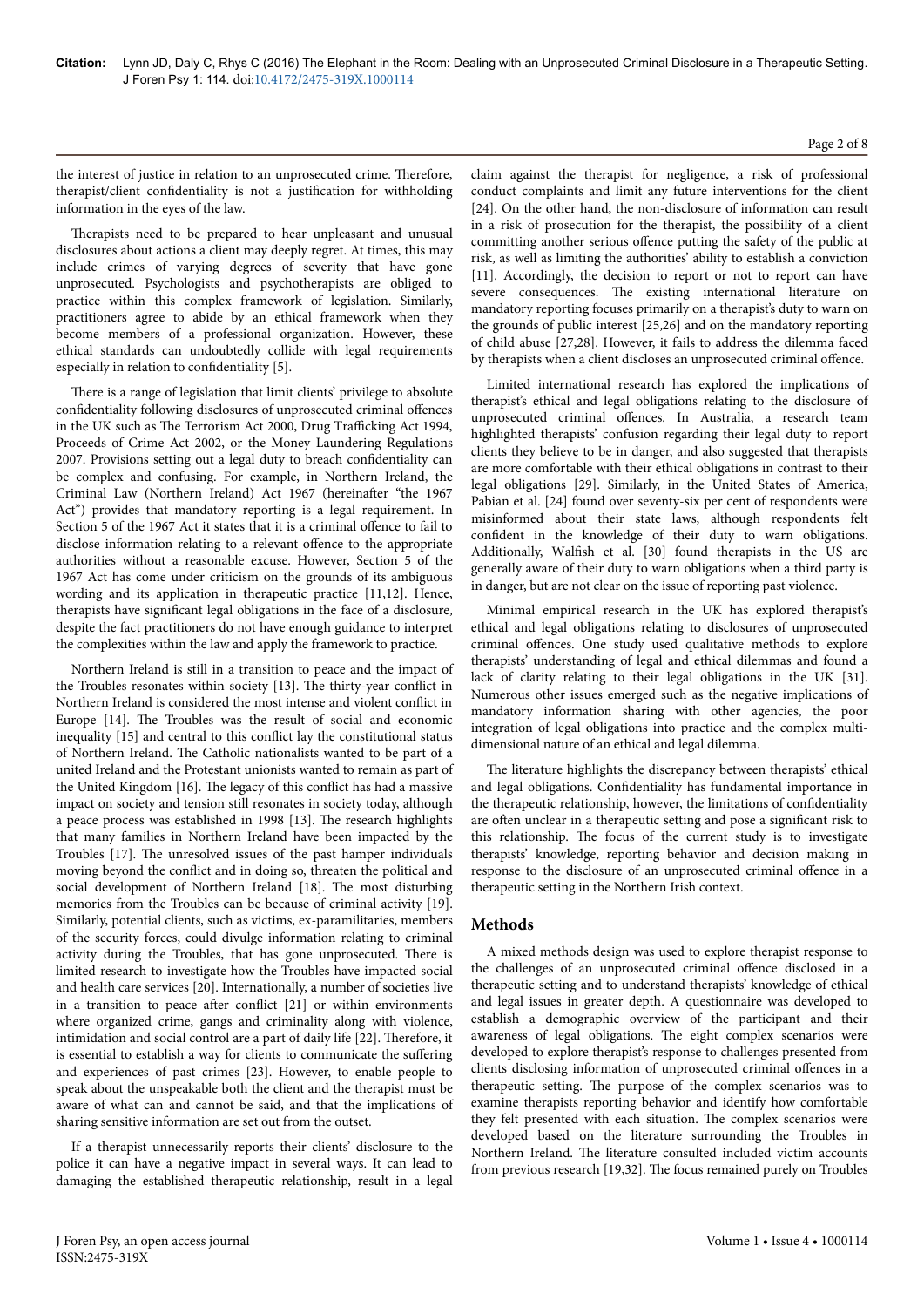#### Page 3 of 8

related unprosecuted criminal offences that are associated with the history and experiences of the population in Northern Ireland. The scenarios include crimes on the spectrum from very serious to less serious such as murder, community style punishment beatings, drug dealing, and rioting.

The clients vary in each scenario to include different types of perpetrators and/or victims. For each complex scenario, the survey asks firstly how the therapist would proceed (1: report to the police immediately, 2: maintain the client's confidentiality, 3: hold this information until a decision is reached between client and therapist, 4: other (please comment)) and secondly, how they rate their comfort levels following the client's disclosure (1: Extremely uncomfortable to 4: Extremely comfortable). A third open question provides space for the therapist to note any other issues that the scenario raised for them.

Semi-structured interviews were subsequently carried out to explore participants' knowledge of their ethical and legal obligations in each of the hypothetical situations and to investigate the factors that influenced their reporting decision. Ethical approval was obtained from the School of Communication in Ulster University. Ethical considerations were crucial to keep both the participants and the researchers safe from disclosures. Нerefore, informed consent was obtained and each interview centered on the hypothetical scenarios.

### **Participants**

Psychologists, counsellors and psychotherapists were recruited by carrying out online searches of public registers. Two hundred and nine questionnaires were distributed and forty-two questionnaires were returned giving a response rate of 20.1%. Six participants contacted the researcher to take part in the interview phase and four interviews were held (2 female: 2 male). All four interview participants worked in

private practice as well the National Health Service (NHS), voluntary organizations, and were practicing supervisors. Нe survey participants varied from between one and over twenty years of experience, with most respondents having between 5 and 9 years' experience. Primarily, respondents reported using an integrative theoretical approach (67.5%) and worked in an urban setting (60%). Нe greatest proportion of respondents held an MSc qualification (37.5%) and additionally, a total of 32.5% of respondents held a diploma in supervision.

## **Results**

'A society which does not support those who try to maintain the law faces breakdown' (Participant 40).

### **Knowledge of legal obligations**

The participants' responses to the questionnaire relating to knowledge of their legal obligations are outlined in Table 1. A total of 60% of respondents with a master's degree reported that they did not feel adequately informed about their legal obligations. Eighty-one per cent of the respondents that did feel adequately informed about their legal obligations had undertaken training. A total of 73.7% of respondents that felt they were not adequately informed about their legal obligations, reported that they believed there was a legal duty to report a client's disclosure of an unprosecuted criminal offence. On the other hand, 23.8% of respondents that felt informed about their legal obligations, reported that there was no legal duty to report a client's disclosure of an unprosecuted criminal offence. Furthermore, 42.9% of respondents that felt informed about their legal obligations did not think that the Criminal Law (1967) Act influenced therapeutic practice.

| Question                                                                                           | Yes    | No     |
|----------------------------------------------------------------------------------------------------|--------|--------|
| Has a client ever disclosed information regarding an unprosecuted criminal offence during therapy? | 37.50% | 62.50% |
| Is there a legal duty to report an unprosecuted criminal offence disclosed during therapy?         |        | 25%    |
| Do you feel adequately informed about your legal obligations as a therapist?                       |        | 47.50% |
| Have you ever received training about your legal obligations as a therapist?                       |        | 43.60% |
| Does the Criminal Law (Northern Ireland) Act (1967) influence the way you work as a therapist?     | 43.60% | 56.40% |

Table 1: Therapists knowledge of legal obligations.

#### **Reporting behavior**

Each vignette presented different circumstances with clients ranging from victims to perpetrators (Table 2). Of the eight scenarios, seven presented serious crimes that should have been reported by law according to the definition of serious crimes set out by the Department of Health and Social Services in Northern Ireland [8]. Scenarios three and eight were largely unreported as the client was the victim or the crime was viewed as less severe in nature by the participants. Across the scenarios, 0% to 21.4% of the respondents opted for immediate reporting. Furthermore, combined with those who would immediately report, 0% to 55.3% indicated that the therapist and client would begin a process that would lead ultimately to one of them reporting the disclosure to the authorities. Нe findings varied from 40.6% to 100% in relation to withholding the information between the therapist and

the client in the therapeutic relationship and this was the most typical response for the eight scenarios.

The four interview participants had different approaches in their decision-making process but which often resulted in the same outcome. Participant A placed the emphasis on the contract and the boundaries of therapy during the decision-making process. Participant B had very clear knowledge of the legal obligations and measured these obligations against each scenario. In contrast to this, Participant C saw the therapist's role as supportive and works with the client to achieve their disclosure rather than disclose against the client's wishes. Participant D implemented a three-step process to reach a decision: to protect the therapeutic relationship; to remind the client about the contract; and to discuss the most appropriate way to manage the information that had been disclosed.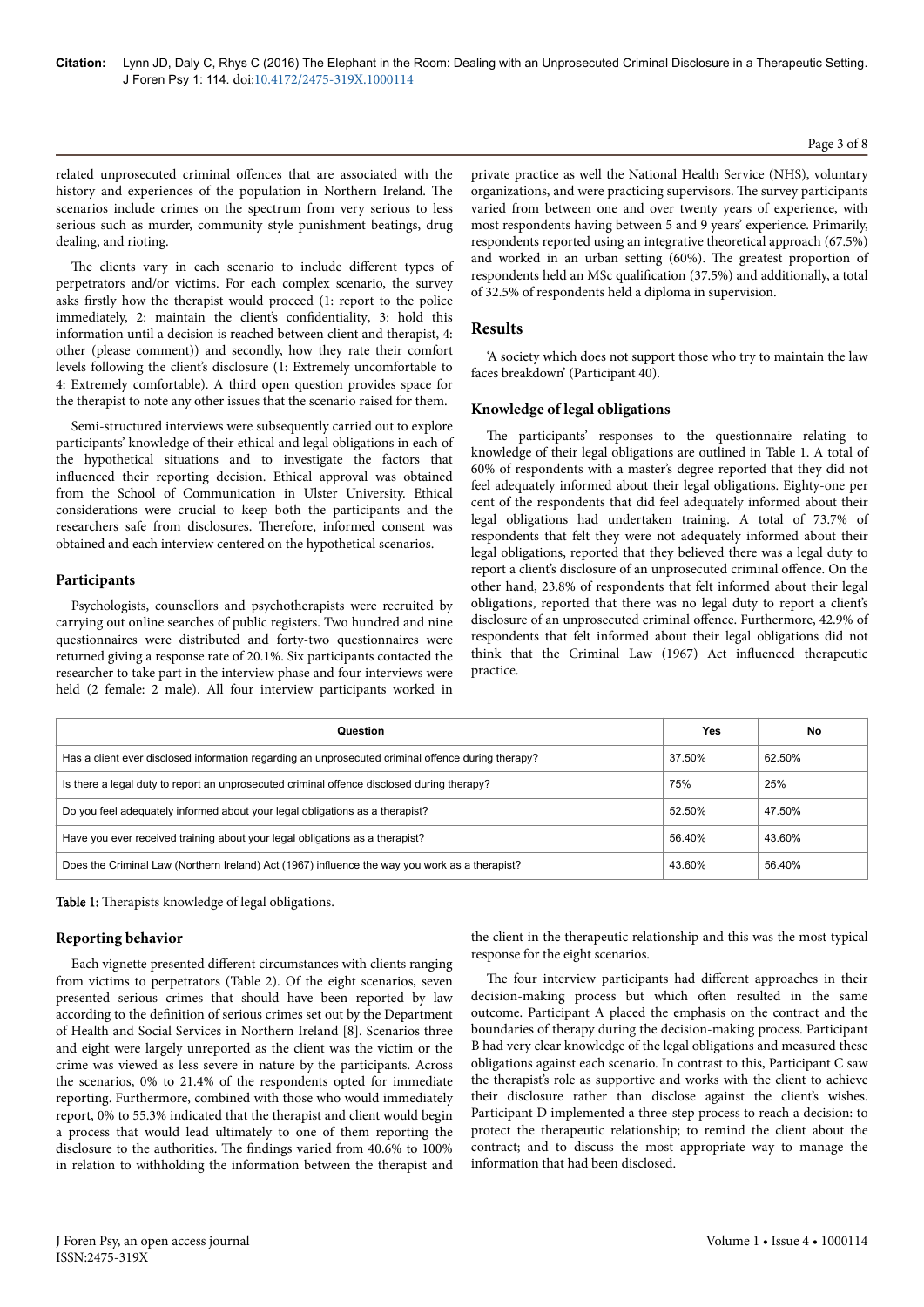Page 4 of 8

| <b>Scenario</b> | Crime                                                                                                                                                                                                                                                                                                                                                                                                                                                                                                                                   | Reported<br>immediately | <b>Ultimately</b><br>Reported | <b>Comfort Level</b> | <b>Issues</b><br>Impacting<br><b>Decision</b>                            |
|-----------------|-----------------------------------------------------------------------------------------------------------------------------------------------------------------------------------------------------------------------------------------------------------------------------------------------------------------------------------------------------------------------------------------------------------------------------------------------------------------------------------------------------------------------------------------|-------------------------|-------------------------------|----------------------|--------------------------------------------------------------------------|
| 1               | The client discloses witnessing a paramilitary shooting.<br>She recognizes the murderer from her community but she<br>is afraid to go to the police for fear of paramilitary reprisal.<br>The client discloses the perpetrator's name and that she<br>fears for the safety of another person in the community.                                                                                                                                                                                                                          | 15.8%                   | 55.3%                         | 47.3%                | Safety/fear;<br>moral<br>obligation                                      |
| 2               | The client's father was murdered and the family<br>subsequently received death threats. To protect his family<br>the client joined a paramilitary group and got caught up in<br>violence. The client confessed to throwing a petrol bomb<br>at a house that consequently killed a woman and her two<br>young children.                                                                                                                                                                                                                  | 18.4%                   | 50%                           | 50%                  | Safety/fear;<br>moral<br>obligation                                      |
| 3               | The client discloses having been kidnapped on his way<br>home from work and endured physical and mental torture<br>for three days. It was a case of mistaken identity and the<br>client was dumped at the side of the road at the end of the<br>ordeal. The client is in significant psychological pain and<br>has a permanent physical disability. The client sees his<br>abductors in his community on a regular basis.                                                                                                               | 2.9%                    | 2.9%                          | 57.1%                | Lack<br>of<br>evidence;<br>client's choice                               |
| 4               | The client discloses involvement in the Belfast rioting<br>during the marching season in 2010. He confessed to<br>throwing petrol bombs, bricks and stones at the police and<br>their vehicles. One of the bricks hit a member of the police<br>and seriously injured her. The client states that he has<br>never been involved in any criminal activity before.                                                                                                                                                                        | 17.1%                   | 45.7%                         | 48.5%                | Definition of a serious<br>crime;<br>potential<br>to<br>continue therapy |
| 5               | The client discloses his active membership as a<br>paramilitary during the troubles and that he was<br>responsible for a car bomb attack in a village killing five<br>people. However, the client was subsequently identified<br>as an informer by his own paramilitary group and was<br>shot in both knees. He is struggling to come to terms with<br>his disability and is still receiving death threats and<br>intimidation.                                                                                                         | 19.4%                   | 41.6%                         | 51.5%                | Safety/fear; potential to<br>continue therapy                            |
| 6               | The client who is a member of the Police Service Northern<br>Ireland discloses having given weapons to loyalist<br>paramilitaries during the Troubles and confessed to being<br>a member of the UVF. The client regrets covering up and<br>not investigating murders on three occasions so that it<br>reduced the possibility of someone being prosecuted for<br>the murders. The client is still in a prominent position in<br>the police, is an active member of the church in his<br>community and is no longer a member of the UVF. | 18.2%                   | 45.5%                         | 48.4%                | Value<br>of<br>reporting;<br>moral obligation                            |
| $\overline{7}$  | The client discloses being a leading member of a<br>paramilitary organization during therapy, although he said<br>he has had limited involvement in the organization in the<br>previous two years. He confesses orchestrating<br>assassinations and bombing campaigns during the<br>Troubles. Although he feels his politically motivated<br>actions are justified, he feels quilty and remorseful. During<br>therapy the client goes into detail about a particular<br>incident when he shot a policeman.                              | 21.9%                   | 53.2%                         | 54.8%                | Safety/fear;<br>legal<br>obligation                                      |
| 8               | The client discloses getting involved in drug taking and 0%<br>drug dealing in his adolescence. He discloses that at 17<br>years of age three members of the local paramilitary<br>group beat him severely as a punishment for getting<br>involved in this type of anti-social behavior. The client<br>experiences severe flashbacks and he uses alcohol and<br>drugs to cope with the traumatic memories.                                                                                                                              |                         | 0%                            | 77.4%                | Definition of a serious<br>crime; value of reporting                     |

Table 2: Reporting behavior.

### **The decision-making process**

In considering the decision-making process that participants engaged in, three main themes emerged from the triangulation of the

data from the questionnaires and the interviews: social factors, therapeutic factors and personal factors. Нe social factors impacting on the decision to report an unprosecuted crime are outlined in Table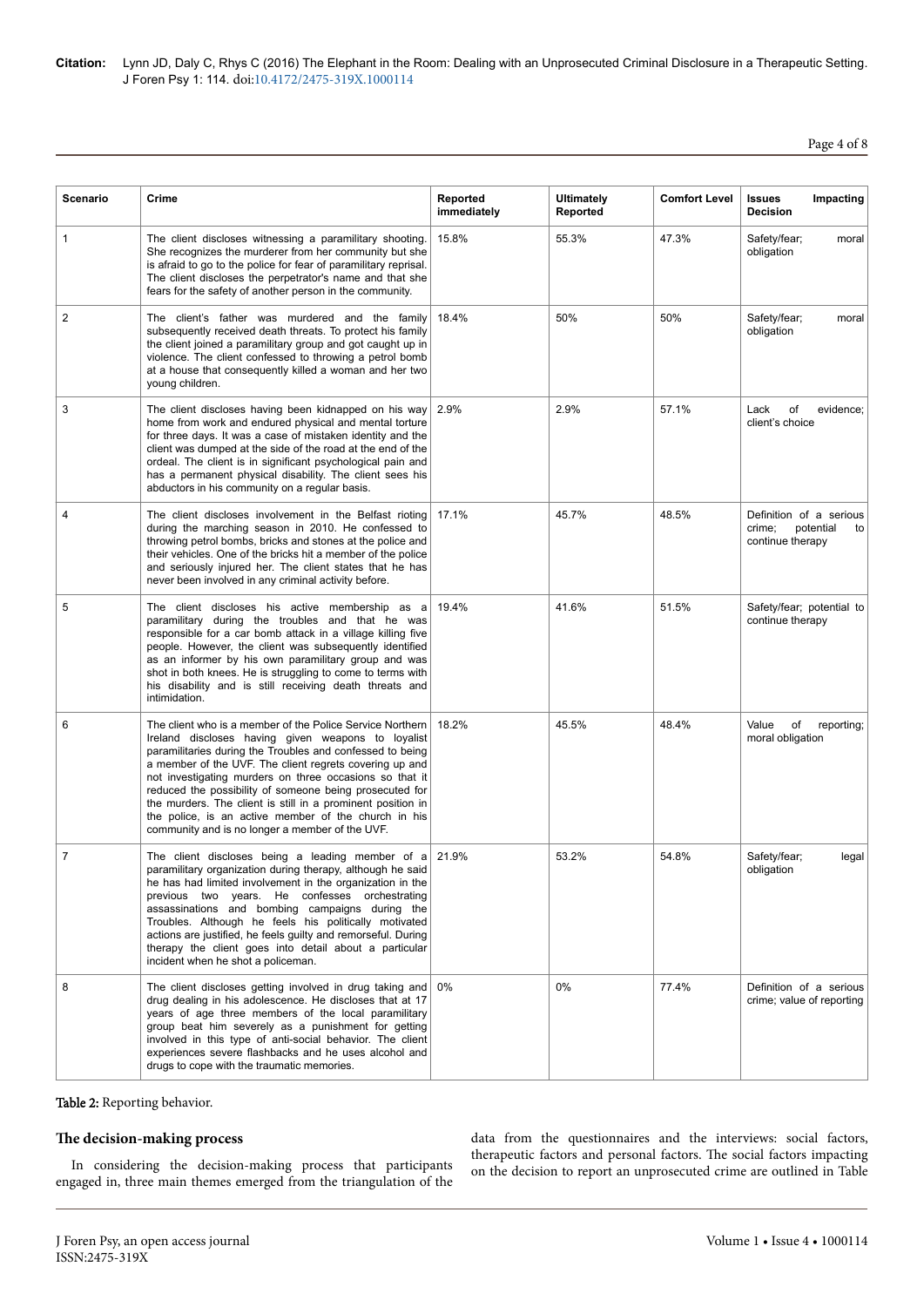## Page 5 of 8

3. Strikingly, the participants suggested that the culture of Northern Ireland and the impact of the Troubles filter into the counselling setting. It seems that therapists can bring their own experiences of the Troubles into therapy and this can add an additional dimension to the decision-making process. In particular, the culture of not reporting and community imposed silence can be reflected in the counselling

setting. It was highlighted that the fear of the repercussions from reporting a client's disclosure significantly affects how the therapist would proceed. Нis fear would impact on the decision to report because of the effect it would have on both the professional and personal life of the therapist.

| Sub-Theme                                      | Quotes                                                                                                                                                                                  |
|------------------------------------------------|-----------------------------------------------------------------------------------------------------------------------------------------------------------------------------------------|
| The Culture                                    | 'not telling tales, not shopping people, there is still a lot of that here you know, it has never left'                                                                                 |
| Associated<br>The<br>Fear<br><b>Disclosure</b> | with   'At a personal level if you take all the fear away the answer to most of these would be absolutely'                                                                              |
| The Severity of the Crime                      | 'I do not feel I need to go rushing out to ring the police because my client is throwing stones at the police'                                                                          |
| <b>Risk</b>                                    | 'The issue for me is only if I believe that serious harm is going to be done to another person. If it is about past unprosecuted<br>criminal offences I would maintain confidentiality' |

Table 3: The social factors that influenced the decision-making process.

The debate around the severity of the crime was evident throughout the data collection. It was evident that the disclosure of information to the authorities occurred primarily in situations where therapists felt they had no other choice. Risk also played a substantial role in the decision-making. It was evident that reporting behavior was more common when there was a third-party risk. Similarly, potential harm to the client or others influenced the decision. On the other hand, past offences were perceived as low risk and thus reporting was not deemed as urgent.

Several core therapeutic factors emerged from the data (Table 4). Firstly, it was indicated that a major element affecting the decisionmaking process was the therapist's judgement of the client's reason for disclosure. Was this kind of disclosure important for the client, was it because the client was ready to come to terms with the reality of the situation or did it illustrate the strength of the client-therapist relationship. Exploring the reason for the disclosure and beginning the 'journey of coming to a decision of what needs to be said and what doesn't' seemed to be a common thread in reaching an ultimate reporting decision.

| Sub-Theme                                      | Quotes                                                                                                                                                                                             |  |
|------------------------------------------------|----------------------------------------------------------------------------------------------------------------------------------------------------------------------------------------------------|--|
| The Purpose of the Disclosure                  | And I suppose I have learnt that when clients disclose stuff in counselling that often they are already on the journey of coming to<br>a decision of what needs to be said and what doesn't'       |  |
| The Contract                                   | As therapists, we have a legal and ethical obligation to report all criminal activities, clear contracting makes clients aware of the<br>limits of confidentiality'                                |  |
| The Therapeutic Relationship                   | 'Well there is no therapeutic relationship if you are holding onto that  you are colluding with somebody'<br>'The relationship and the client versus the law of the land here in Northern Ireland' |  |
| The<br>Network<br>Support<br>for<br>Therapists | "The ethical framework states that any major ethical decision making you need to talk to somebody else"                                                                                            |  |

Table 4: The therapeutic factors that influenced the decision-making process.

The importance of the contract also emerged as an essential factor to protect both the client and the therapist. Нere was enormous emphasis placed on establishing clarity from the onset of therapy so that, if a disclosure occurs, both the therapist and the client are very clear on what needs to happen. Нis issue of the therapeutic contract relates directly to the third therapeutic factor, namely the therapeutic relationship itself.

The therapeutic relationship is a fundamental aspect of effective therapy and this was transparent from the qualitative data. For example, Participant B felt that the decision-making process would put the relationship 'under considerable strain'. Нe need for a good support system for therapists during the decision-making process became very apparent. However, a query was raised about how

prepared the support system would be in relation to complex scenarios such as the ones presented.

Finally, Table 5 sets out the personal factors that impacted on the decision-making process. Each therapist brought his or her own background, training, culture, personality and societal norms into the process. Personal, social and moral obligations added further dynamics to the already conflicting ethical and legal frameworks. Additionally, participants questioned their role as a therapist faced with such a decision in terms of their legal obligations. Нe participants recognized the need for additional education and training to assist in future decision-making processes. It was reiterated by therapists that when faced with such ethical and legal dilemmas the decision to report or not would not be made quickly or alone.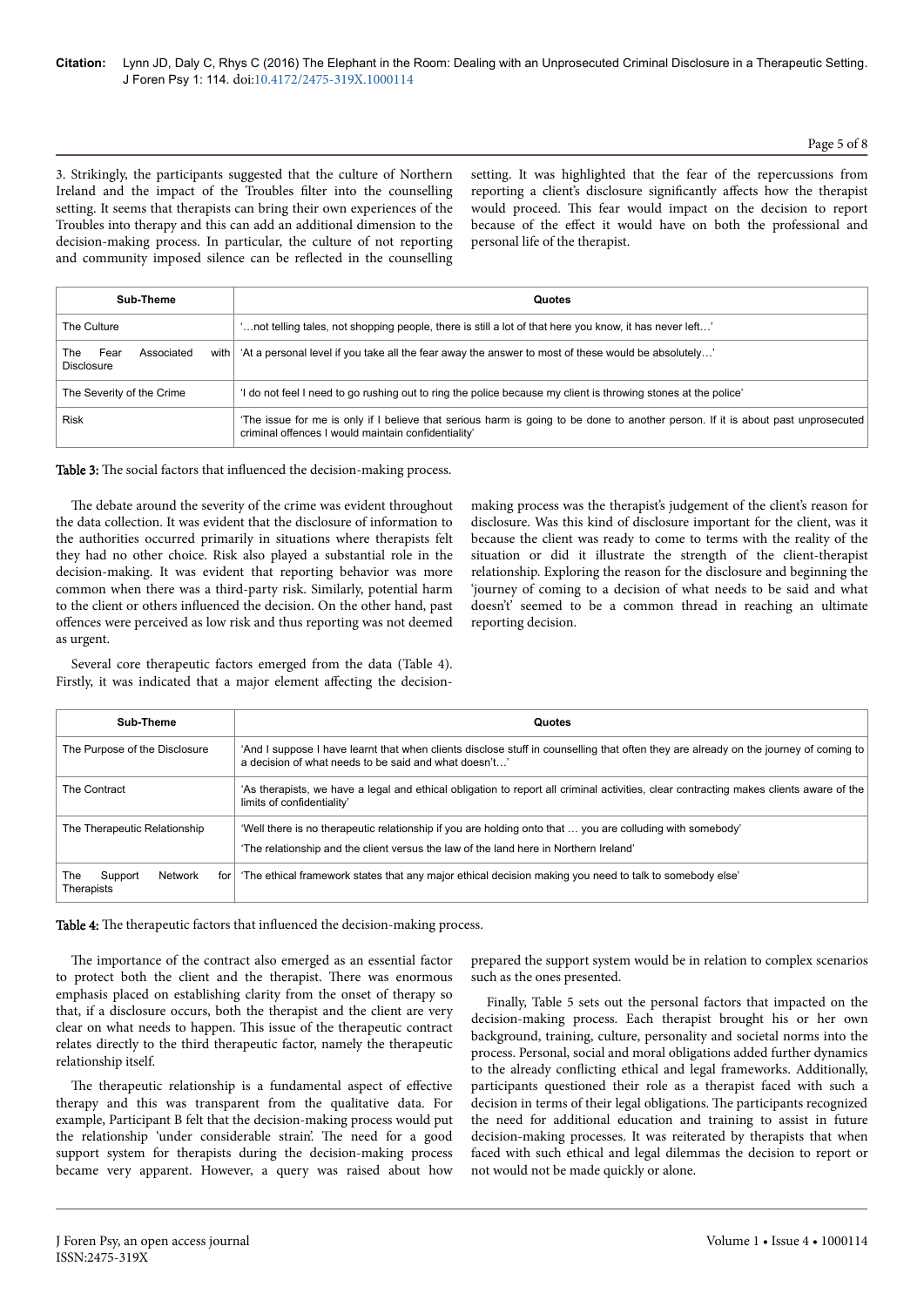**Citation:** Lynn JD, Daly C, Rhys C (2016) The Elephant in the Room: Dealing with an Unprosecuted Criminal Disclosure in a Therapeutic Setting. J Foren Psy 1: 114. doi:10.4172/2475-319X.1000114

| Sub-Theme                              | Quotes                                                                                                                                                                                                                                                                                                                                                                                                                        |
|----------------------------------------|-------------------------------------------------------------------------------------------------------------------------------------------------------------------------------------------------------------------------------------------------------------------------------------------------------------------------------------------------------------------------------------------------------------------------------|
| Education and Training                 | 'just like you have to do your child protection stuff if you're working with children or vulnerable adults if you're working Why not do a<br>legal thing?'                                                                                                                                                                                                                                                                    |
| The<br>Therapist's I<br>Responsibility | 'it's moral, ethical, professional but it's what I can live with as well as'                                                                                                                                                                                                                                                                                                                                                  |
| The Therapist's Role                   | 'I'm not a policeman I'm not society it is not the counsellors' role to keep the streets safe or whatever because my primary role is<br>working with somebody who has come to me in pain and because confidentiality is such a huge part of that work and that's where it is<br>all built from the relationship so breaking that is a monumental big thing so it has to be a monumental an absolute without any grey<br>areas |

Table 5: The personal factors that influenced the decision-making process.

## **Discussion**

'As therapists, I see our role as bearing to hear the unhearable, witness the savagery and hurt done by our client and still hold them in loving, respectful and empathic presence' (Participant 21).

Almost half of respondents in the present study did not feel aware of their legal duties. Moreover, 25% believed that practitioners did not have a legal duty to report unprosecuted criminal offences and only 56.4% have ever undertaken training relating to their legal obligations. Therefore, therapists are not only not informed of their legal duties, which are critical to carrying out their occupation lawfully and to the best standard for clients, they are also not seeking out training. Нese findings concur with international research [33,34]. Additional research found over 76% of respondents were misinformed about their state laws, yet felt confident in their knowledge of their duty to warn obligations in the event of risk to the client or a third party [24]. Нe findings align with international research and highlight the need for clarity and training around legal obligations in a therapeutic setting.

Overall, the study identified that respondents acknowledged that they had a legal duty to report, yet nonetheless demonstrated nonreporting behavior. Consistent with previous research, underreporting of disclosures in a therapeutic setting was found to be a significant issue [33,35]. Scenario one was the most reported circumstance as it presented an explicit and more immediate risk to a third party. Factors such as the severity of the crime [34] and an immediate risk to a third party [29] have been found to increase reporting behavior.

Paradoxically, the findings indicate that reporters who had undertaken training and perceived themselves to have legal knowledge had greater levels of discomfort with their decision to report. Strozier and colleagues suggests that the ethical responsibility to protect the client can leave therapists feeling very uncomfortable with their decision to report [36]. In contrast to our findings, Sikes and team suggested that experience and training positively influenced experiences of reporting decisions [35]. Therapists' comfort levels with their reporting decision could influence the way in which a practitioner decides to proceed. Нus, the discrepancy in the results merits further investigation to identify the factors associated with feeling comfortable or uncomfortable in relation to reporting behavior. Ethical decision-making is very much influenced by the practitioner's personal beliefs, attitudes and morals [11]. Нe desire to balance law, ethics, social and moral responsibility was the most commonly cited reason influencing the reporting decision [37]. Нus, an extensive support system is required so that therapists are not expected to carry to burden of ethical decision making alone.

Therapists in the current investigation reported fear and safety issues as the most common reason for not reporting. Equally, Pope and Tabachnick [38] implied fear of violence towards the client, the therapist or a third party was the most prevalent feeling in relation to reporting. Similarly, Walfish et al. [30] described the fear of reporting unprosecuted criminal offences as very realistic. However, there are additional fears that are specific to nations in a transition from civil conflict to peace such as Northern Ireland, South Africa and Chile [21]. It must also be noted that the problems of intimidation, inter group violence and social control by criminal groups and terrorist organizations are not unique to civil conflict or to Northern Ireland [22]. Gang cultures and criminality is evident internationally and this makes disclosures complex for both the therapist and the client. Based on these findings, it is recommended that an appropriate reporting procedure be set out to protect the safety of the therapist while enabling them to report the disclosure, in accordance with the law.

It is important to interpret the findings in terms of the limitations of the study. Responses had the potential to be biased as non-responses could be attributed to not wanting to get the answers wrong or lack of awareness of the legislation. Therapists also reported an emotional drain associated with the decision-making process for the eight scenarios and even highlighted significant countertransference. An additional limitation was that the scenarios were hypothetical rather than real cases. Нe scenarios were typical of lived experiences within the context of the Northern Ireland Troubles. Нerefore, the findings might not be replicated in other communities or with other population living in a post conflict society. However, the findings do raise interesting questions that could inform future research in different communities. It must also be noted that the study was undertaken with a modest sample size. Нere is no descriptive data to indicate the number of counsellors or psychotherapists in Northern Ireland, therefore, it was impossible to illustrate the representativeness of the sample. Нe sensitive nature of the study and the very fact the questionnaires challenged therapists to think of these issues both professionally and personally could have resulted in therapists' reluctance to take part. Нe length of the questionnaire could also be considered a barrier to response rates.

The current study highlighted numerous areas that could merit further investigation. Нe impact of the Troubles is imprinted within communities and on culture throughout Northern Ireland. Additional research is needed to explore how the lived experience of the Troubles resonates in the work environment of health care professionals. Numerous factors emerged that influenced the decision-making process. Based on the findings, further examination is required to explore how therapists in other jurisdictions address ethical and legal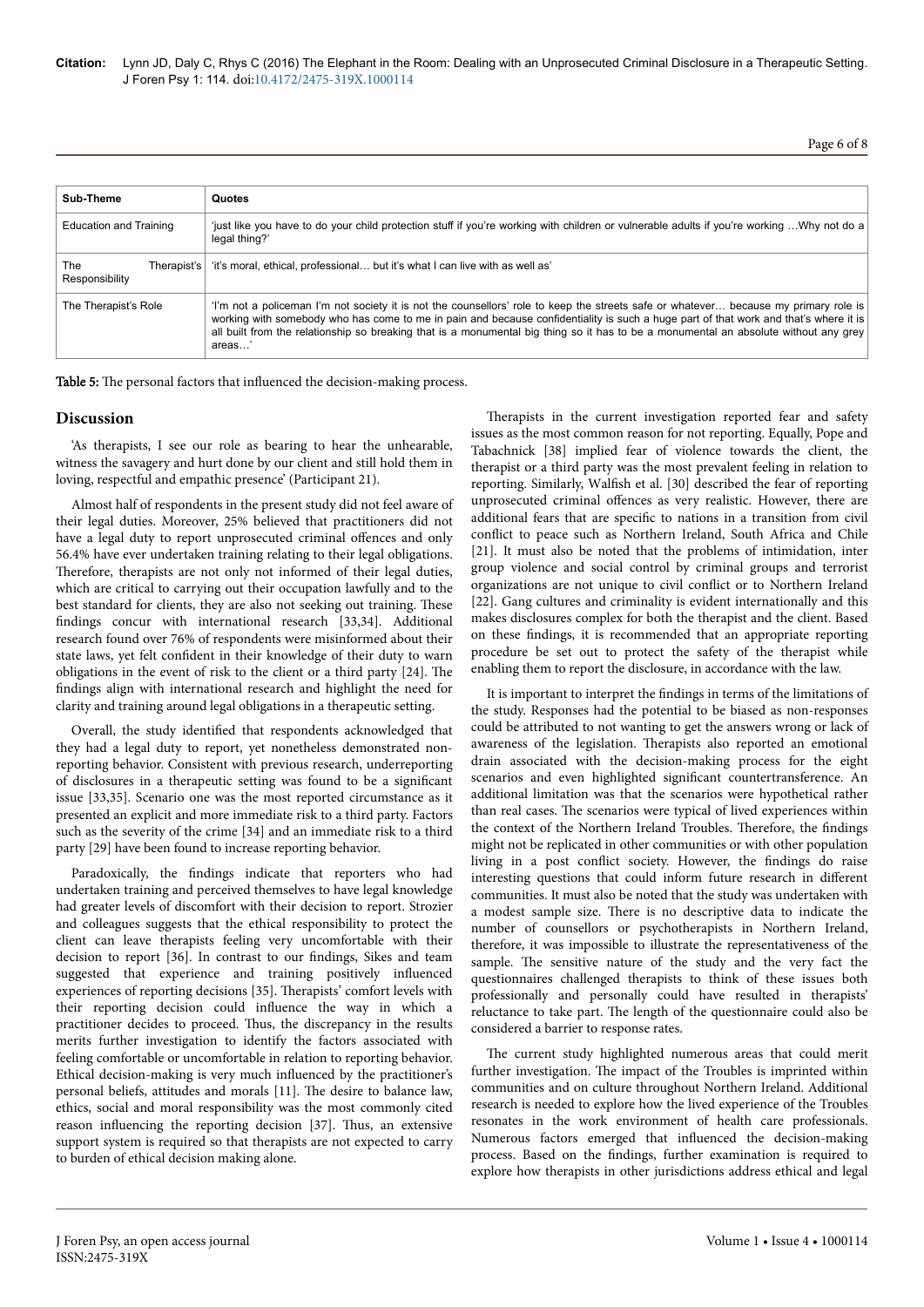challenges presented by the disclosure of unprosecuted criminal offences. It is important to identify the strengths and gaps in knowledge so that practitioners, educators and professional bodies can provide appropriate guidance and training in this area.

#### **Implications for practice**

Psychologists are expected to provide a high standard of professional practice that is both ethical and law abiding in order to protect the client and the practitioner. Based on the current findings, it is recommended that an appropriate reporting procedure and clear guidelines be set out to protect the safety of the therapist while enabling the discharge of responsibilities in accordance with the law. An additional implication for practice was the need for increased levels of training and education. It is recommended that professional organizations advocate for mandatory training for all therapists. Нe importance of appropriate contracting should be integrated into training at all levels for therapists and the use of explicated examples to explain confidentiality limitations to clients should be encouraged.

Finally, therapeutic networks of support should be availed of to support ethical decision-making and challenging legal issues that emerge in practice. Additionally, appropriate support networks need to be put in place to assist therapists in these ethical decisions. Supports such as anonymous helplines and local support services are necessary to assist practitioners with the appropriate action and alleviate some of the personal responsibility associated with such a decision.

### **Conclusion**

The purpose of this paper was to explore the ethical and legal challenges of a client's disclosure of an unprosecuted criminal offence in a therapeutic setting. It is evident from the research that therapists are challenged when presented with such a disclosure. It is important that clarity is sought, mandatory training is provided, and appropriate support networks are used and put in place to assist therapists in ethical decisions.

#### **References**

- 1. [Younggren JN, Harris EA \(2008\) Can you keep a secret?](http://dx.doi.org/10.1002/jclp.20480) Confidentiality [in psychotherapy. J Clin Psychol 64: 589-600.](http://dx.doi.org/10.1002/jclp.20480)
- 2. [Graham-Bermann SA, Kulkarni MR, Kanukollu SN \(2011\) Is disclosure](https://dx.doi.org/10.1177/0886260510365855) [therapeutic for children following exposure to traumatic violence? J](https://dx.doi.org/10.1177/0886260510365855) [Interpers Violence 26: 1056-1076.](https://dx.doi.org/10.1177/0886260510365855)
- 3. Jenkins P (2008) It's the law isn't it? Нer Today 19: 30-33.
- 4. [Cooper M \(2004\) Towards a relationally-orientated approach to therapy:](http://dx.doi.org/10.1080/03069880412331303268) [empirical support and analysis. Br J Guid Counc 32: 451-460.](http://dx.doi.org/10.1080/03069880412331303268)
- 5. [Donner MB, VandeCreek L, Gonsiorek JC, Fisher CB \(2008\) Balancing](http://dx.doi.org/10.1037/0735-7028.39.3.369) confidentiality: [Protecting privacy and protecting the public. Prof Psychol](http://dx.doi.org/10.1037/0735-7028.39.3.369) [Res Pract 39: 369-376.](http://dx.doi.org/10.1037/0735-7028.39.3.369)
- 6. [General Medical Council.](http://www.gmc-uk.org/guidance/ethical_guidance/confidentiality.asp) Confidentiality Guidance.
- 7. Michalawski S (2003) Medical Confidentiality and Crime. Farnham, Ashgate Publishing, England.
- 8. Department of Health and Social Northern Ireland (1998) Living with the trauma of the troubles.
- 9. Jenkins P (2010) Children at risk: a confidential space? Ther Today 21: 22-26.
- 10. [Bond T, Brewer W, Mitchels B \(2009\) Breaches in](http://vps11.sovdns.com/~ukservic/wpcontent/uploads/breaches_in_confidentiality.pdf) Confidentiality: BACP [information sheet G2.](http://vps11.sovdns.com/~ukservic/wpcontent/uploads/breaches_in_confidentiality.pdf)
- 11. [Bunting L, Lazenbatt A, Wallace I \(2009\) Information sharing and](http://dx.doi.org/10.1002/car.1076) [reporting systems in the UK and Ireland: Professional barriers to](http://dx.doi.org/10.1002/car.1076) [reporting child maltreatment concerns. Child Abus Rev 19: 187-202.](http://dx.doi.org/10.1002/car.1076)
- 12. [Feenan D \(2002\) Legal Issues in Acquiring Information about Illegal](http://dx.doi.org/10.1093/bjc/42.4.762) Behaviour Нrough [Criminological Research. Br J Criminol 42: 762-781.](http://dx.doi.org/10.1093/bjc/42.4.762)
- 13. [Myers E, Hewstone M, Cairns E \(2009\) Impact of](http://dx.doi.org/10.1111/j.1467-9221.2008.00691.x) Conflict on Mental Health in Northern Ireland: Нe [Mediating Role of Intergroup](http://dx.doi.org/10.1111/j.1467-9221.2008.00691.x) [Forgiveness and Collective Guilt. Polit Psychol 30: 269-290.](http://dx.doi.org/10.1111/j.1467-9221.2008.00691.x)
- 14. [Hayes BC, McAllister I \(2001\) Sowing Dragon's Teeth: Public Support for](http://dx.doi.org/10.1111/1467-9248.00346) [Political Violence and Paramilitarism in Northern Ireland. Polit Stud 49:](http://dx.doi.org/10.1111/1467-9248.00346) [901-922.](http://dx.doi.org/10.1111/1467-9248.00346)
- 15. Dawson G (2007) Making peace with the past: Memory, trauma and the Irish Troubles. Manchester: Manchester University Press, UK.
- 16. Bew P, Gillespie G (1999) Northern Ireland: A chronology of the troubles. Dublin, Gill and Macmillan, Ireland.
- 17. Cairns E, Darby J (1998) Нe conflict [in Northern Ireland: Causes,](http://dx.doi.org/10.1037/0003-066X.53.7.754) [consequences, and controls. Am Psychol 53: 754-760.](http://dx.doi.org/10.1037/0003-066X.53.7.754)
- 18. [McGrellis S \(2005\) Pure and bitter spaces: gender, identity and territory](http://dx.doi.org/10.1080/09540250500192702) [in Northern Irish youth transitions. Gend Educ 17: 515-529.](http://dx.doi.org/10.1080/09540250500192702)
- 19. [Jameison R, Shirlow P, Grounds A \(2010\) Ageing and Social Exclusion](https://cmst4.qub.ac.uk/sites/TheChangingAgeingPartnership/FileStore/QUBSeminarPrograms/SeedGrantReports/Filetoupload,211667,en.pdf) [Among Former Politically Motivated Prisoners in Northern Ireland.](https://cmst4.qub.ac.uk/sites/TheChangingAgeingPartnership/FileStore/QUBSeminarPrograms/SeedGrantReports/Filetoupload,211667,en.pdf)
- 20. Kapur R, Campbell J (2002) Нe [troubled mind of Northern Ireland:](http://dx.doi.org/10.1080/02650530220134773) [Social care object relations theory and political](http://dx.doi.org/10.1080/02650530220134773) conflict. J Soc Work Pract [16: 67-76.](http://dx.doi.org/10.1080/02650530220134773)
- 21. [Mac Ginty R, Muldoon OT, Ferguson N \(2007\) No War, No Peace:](http://dx.doi.org/10.1111/j.1467-9221.2007.00548.x) Northern Ireland after [the Agreement. Polit Psychol 28: 1-11.](http://dx.doi.org/10.1111/j.1467-9221.2007.00548.x)
- 22. [Edwards A, Levi M \(2008\) Researching the organization of serious](http://dx.doi.org/10.1177/1748895808097403) [crimes. Criminol Crim Justice 8: 363-388.](http://dx.doi.org/10.1177/1748895808097403)
- 23. [Donnan H, Simpson K \(2007\) Silence and Violence among Northern](http://dx.doi.org/10.1080/00141840701219494) [Ireland Border Protestants. Ethnos 72: 5-28.](http://dx.doi.org/10.1080/00141840701219494)
- 24. [Pabian YL, Welfel E, Beebe RS \(2009\) Psychologists' knowledge of their](http://dx.doi.org/10.1037/a0014784) states' laws pertaining to Tarasoff-type [situations. Prof Psychol Res Pract](http://dx.doi.org/10.1037/a0014784)  $40: 8-14.$  $40: 8-14.$
- 25. [Chenneville T \(2000\) HIV,](http://dx.doi.org/10.1037/0735-7028.31.6.661) confidentiality, and duty to protect: A [decision-making model. Prof Psychol Res Pract 31: 661-670.](http://dx.doi.org/10.1037/0735-7028.31.6.661)
- 26. [Huprich S, Fuller K, Schneider R \(2003\) Divergent Ethical Perspectives](http://dx.doi.org/10.1207/S15327019EB1303_05) [on the Duty-to-Warn Principle With HIV Patients. Ethics Behav 13:](http://dx.doi.org/10.1207/S15327019EB1303_05) [263-278.](http://dx.doi.org/10.1207/S15327019EB1303_05)
- 27. [Bryant JK, Baldwin PA \(2009\) School counsellors' perceptions of](http://dx.doi.org/10.1002/car.1099) [mandatory reporter training and mandatory reporting experiences. Child](http://dx.doi.org/10.1002/car.1099) [Abus Rev 19: 172-186.](http://dx.doi.org/10.1002/car.1099)
- 28. [Webster SW, O'Toole R, O'Toole AW, Lucal B \(2005\) Overreporting and](https://dx.doi.org/10.1016/j.chiabu.2004.02.007) [underreporting of child abuse: Teachers' use of professional discretion.](https://dx.doi.org/10.1016/j.chiabu.2004.02.007) [Child Abuse Negl 29: 1281-1296.](https://dx.doi.org/10.1016/j.chiabu.2004.02.007)
- 29. Kampf A, Mcsherry B, Thomas [S, Abrahams H \(2008\) Psychologists'](http://dx.doi.org/10.1080/00050060802284268) [perceptions of legal and ethical requirements for breaching](http://dx.doi.org/10.1080/00050060802284268) confidentiality. [Aust Psychol 43: 194-204.](http://dx.doi.org/10.1080/00050060802284268)
- 30. Walfish [S, Barnett JE, Marlyere K, Zielke R \(2010\) "Doc,](http://dx.doi.org/10.1080/10508422.2010.491743) There's [Something I Have To Tell You": Patient Disclosure to](http://dx.doi.org/10.1080/10508422.2010.491743) Their [Psychotherapist of Unprosecuted Murder and Other Violence. Ethics](http://dx.doi.org/10.1080/10508422.2010.491743) [Behav 20: 311-323.](http://dx.doi.org/10.1080/10508422.2010.491743)
- 31. [Brown AP \(2006\) "In my agency it"s very clear but I can't tell you what it](http://dx.doi.org/10.1080/14733140600705056) [is': Work settings and ethical challenges. Couns Psychother Res 6:](http://dx.doi.org/10.1080/14733140600705056) [100-107.](http://dx.doi.org/10.1080/14733140600705056)
- 32. [Ferry F, Bolton D, Bunting B, Devine B, McCann S, et al. \(2008\) Trauma,](http://icrt.org.uk/wp-content/uploads/2012/11/08-May-Trauma-Health-Conflict-Report-first-reprint.pdf) Health and Conflict [in Northern Ireland.](http://icrt.org.uk/wp-content/uploads/2012/11/08-May-Trauma-Health-Conflict-Report-first-reprint.pdf)
- 33. [Bryant J, Milsom A \(2005\) Child Abuse Reporting by School Counselors.](http://dx.doi.org/10.5330/prsc.9.1.j244x1902344353h) [Prof Sch Couns 9: 63-71.](http://dx.doi.org/10.5330/prsc.9.1.j244x1902344353h)
- 34. [Renninger SM, Veach PM, Bagdade P \(2002\) Psychologists' knowledge,](http://dx.doi.org/10.1037/0735-7028.33.1.19) [opinions, and decision-making processes regarding child abuse and](http://dx.doi.org/10.1037/0735-7028.33.1.19) [neglect reporting laws. Prof Psychol Res Pract 33: 19-23.](http://dx.doi.org/10.1037/0735-7028.33.1.19)
- 35. Sikes A, Remley TPJ, Hays DG (2010) Experiences of School Counselors during and after Making Suspected Child Abuse Reports. J Sch Couns 8: 1.
- 36. [Strozier M, Brown R, Fennell M, Hardee J, Vogel R \(2005\) Experiences of](http://dx.doi.org/10.1007/s10591-005-4038-2) [mandated reporting among family therapists. Contemp Fam](http://dx.doi.org/10.1007/s10591-005-4038-2) Нer 27: [177-191.](http://dx.doi.org/10.1007/s10591-005-4038-2)